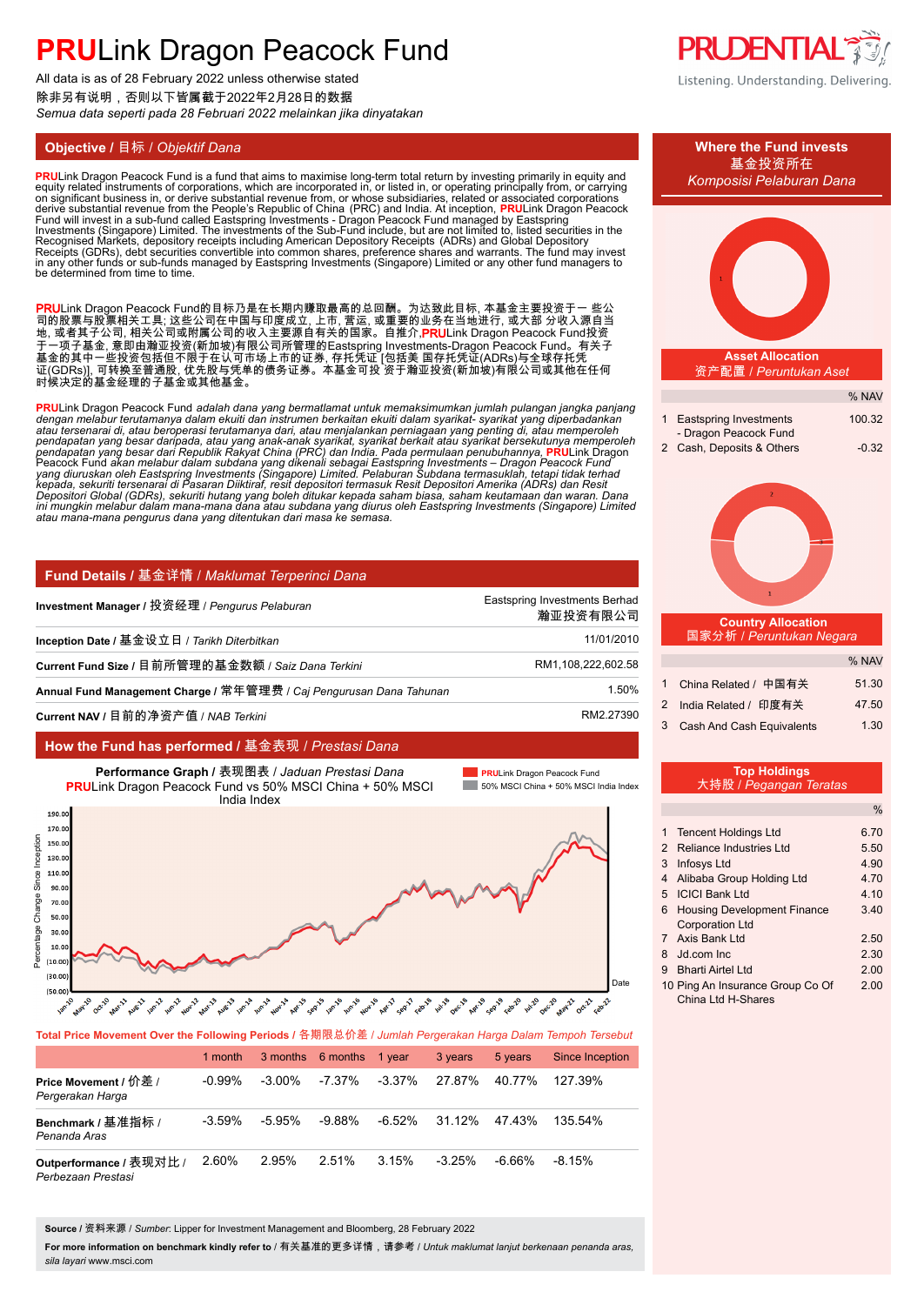All data is as of 28 February 2022 unless otherwise stated 除非另有说明,否则以下皆属截于2022年2月28日的数据 *Semua data seperti pada 28 Februari 2022 melainkan jika dinyatakan*



# **Monthly Update /** 每月简报 / *Peningkatan Bulanan*

#### **Market Review /** 市场回顾 */ Tinjauan Bulanan*

Global equity markets fell in February as the conflict between Russia and Ukraine escalated, further heightening the ongoing inflationary pressures and building on the weaker sentiment earlier in the month amid the prospect of the ramp up of interest rates by major central banks. The US, UK and EU, as well as allies, announced a range of sanctions and restrictions, including expelling key Russian banks from SWIFT. European and emerging market equities underperformed in this environment, in USD terms, whilst Asia and Japan were relative outperformers. Commodities rallied, with Brent crude prices closing the month at over USD100.

Chinese equities returned -3.9% in USD terms in February, amid the sporadic COVID-19 outbreaks within the country. Despite that, China's manufacturing PMI slightly improved from 50.1 in January to 50.2 in February, following the rising demand and expectations for further stimulus measures to be announced in the first week of March.

On the policy front, we expect the market to trade between fundamentals and policies in the short term. There is relative easing in risks as the index falls. The Two Sessions, to be opened in early March, will also shed more light on the growth target and policy tones this year. The Chinese equity market will likely trade range-bound while gradually anchoring towards a new direction. The tools and density of policy efforts will be the short-term catalysts for the market sentiment.

MSCI India returned -4.1%. Headline CPI rose to 6% year-on-year in January from 5.6% in December driven by a low base and increase in food prices. Trade deficit moderated to three-month low of US\$17.9bn in January-22 (7.9% of GDP) from US\$21.7bn in December-21 (8.8% of GDP) as imports slowed faster than exports. Within imports, the slowdown was broad-based but led by lower oil import growth. Separately, India announced its budget during the month and confirmed the government's stated objectives of financial consolidation and capex-driven growth. In terms of sector, materials outperformed while communication services and information technology were notable laggards.

全球股市于 2 月份下跌,归咎于俄罗斯和乌克兰之间的冲突升级,进一步加剧持续的通胀压力,使月内早些时候因主要央行可能加息而走弱的投资情绪雪上加霜。美 国、英国和欧盟及盟国宣布了一系列制裁和限制措施,包括将俄罗斯主要银行从 SWIFT 系统中剔除。在这种环境下,以美元计价的欧洲和新兴市场股票表现不佳,亚 洲和日本走势相对较好。大宗商品价格飙涨,布伦特原油价格以超过100 美元的水平结束当月的交易。

中国境内爆发零星的新冠病毒疫情,其股市2月份以美元计交出-3.9%回酬。尽管如此,中国制造业采购经理人指数从 1 月份的 50.1 轻微走高至 2 月份的 50.2,多谢 需求上涨,加上市场预期当局将于3月第一周宣布推出更多刺激措施。

政策方面,我们预计市场短期内将在衡量基本面和政策之间进行交易。随着指数下跌,风险相对缓和。即将于3月初开幕的 "两会" 也将进一步揭示今年的增长目标和政 策基调。中国股市料在区间波动,同时逐步锚定新方向。政策努力的工具和密度将成为市场情绪的短期催化剂。

MSCI印度走低-4.1%。受低基数效应和食品价格上涨推动,总体通货膨胀从12月的5.6%按年提高到1月份的6%。由于进口放缓速度快于出口,贸易逆差 从2021年12月的217亿美元(占国内生产总值8.8%)下降到2022年1月179亿美元(占国内生产总值7.9%)的三个月低点。进口全面减速,但主要是因为石油进口增 长放缓。另外,印度月内公布了联邦预算案,并确认政府既定的财务整合以及资本支出驱动增长的目标。领域方面,材料表现超越,通信服务和信息技术则明显落 后。

*Pasaran ekuiti global jatuh pada bulan Februari apabila konflik antara Rusia dan Ukraine meruncing, lalu memburukkan lagi tekanan inflasi semasa dan menompok ke atas sentimen yang lebih lemah pada awal bulan di tengah-tengah prospek peningkatan kadar faedah oleh bank pusat utama. AS, UK dan EU, serta sekutunya, mengumumkan pelbagai sekatan dan pembatasan, termasuk menyingkirkan bank utama Rusia daripada SWIFT. Ekuiti pasaran Eropah dan pasaran memuncul berprestasi hambar dalam persekitaran sebegini dari segi USD, manakala Asia dan Jepun mencatat prestasi lebih baik secara relatif. Komoditi meningkat, dengan harga minyak mentah Brent menutup bulan dagangan melebihi USD100.*

*Ekuiti China memulangkan -3.9% dalam USD di bulan Februari, di tengah-tengah penularan wabak COVID-19 yang sporadik di negara tersebut. Sungguhpun demikian, Indeks PMI pembuatan China meningkat sedikit daripada 50.1 di bulan Januari kepada 50.2 pada Februari, berikutan peningkatan permintaan dan jangkaan terhadap langkah rangsangan selanjutnya, yang akan diumumkan pada minggu pertama bulan Mac.*

*Dari segi dasar, kami menjangkakan pasaran akan berdagang antara asas dan dasar dalam jangka pendek. Terdapat pelonggaran relatif risiko apabila indeks jatuh. Two Sessions yang akan berlangsung pada awal Mac juga akan menyerlahkan lagi sasaran pertumbuhan dan nada dasar tahun ini. Pasaran ekuiti China berkemungkinan akan berdagang mengikut batasan julat sambil secara beransur-ansur beralih ke haluan baharu. Perkakasan dan kesungguhan usaha menggubal dasar akan menjadi pemangkin jangka pendek sentimen pasaran.*

*MSCI India mengembalikan -4.1%. Indeks Harga Pengguna utama meningkat kepada 6% tahun ke tahun (YoY) pada Januari berbanding 5.6% pada Disember, dipacu oleh asas yang rendah dan kenaikan harga makanan. Defisit perdagangan menyederhana kepada paras terendah tiga bulan sebanyak ASD17.9 bilion pada*  Januari 2022 (7.9% daripada KDNK) daripada ASD21.7 bilion pada Disember 2021 (8.8% daripada KDNK) apabila import memperlahan lebih cepat daripada eksport. *Meninjau import, kelembapan pada asas meluas namun diterajui oleh pertumbuhan import minyak yang lebih rendah. Secara berasingan, India mengumumkan belanjawannya pada bulan tersebut dan mengesahkan objektif kerajaan ke atas penyatuan kewangan dan pertumbuhan yang didorong oleh perbelanjaan modal. Dari segi sektor, Bahan mencatat prestasi cemerlang manakala Perkhidmatan Komunikasi dan Teknologi Maklumat ketinggalan cukup jauh.*

#### **Market Outlook /** 市场展望 */ Gambaran Bulanan*

As the markets have become more volatile with uncertainties around the conflict between Russia and Ukraine as well as rising concerns around stagflation, we are closely monitoring the situations closely and how those uncertainty can impact China and India in which optimism remains around the growth potential in both markets.

From a longer-term perspective, China's new regulations will lead to a more balanced economy in terms of growth drivers and resource allocation, which should lower China's income inequality which is key to aggregate consumption growth.

The portfolio manager is cautiously optimistic about India's medium to long-term outlook while the short-term outlook remains somewhat pessimistic given some of the uncertainty around the control of Omicron. But if India can maintain its recent relatively low COVID-19 infection rates and if it can also increase its overall COVID-19 vaccination rates, then overall sentiment can improve in 2022. Economic activities over the past few months have also recovered and there is strong optimism for continuing economic growth in 2022 which could help boost sentiment over the next 12 months.

India has historically traded at a higher multiple as compared to other EM countries, but this time it looks more protracted.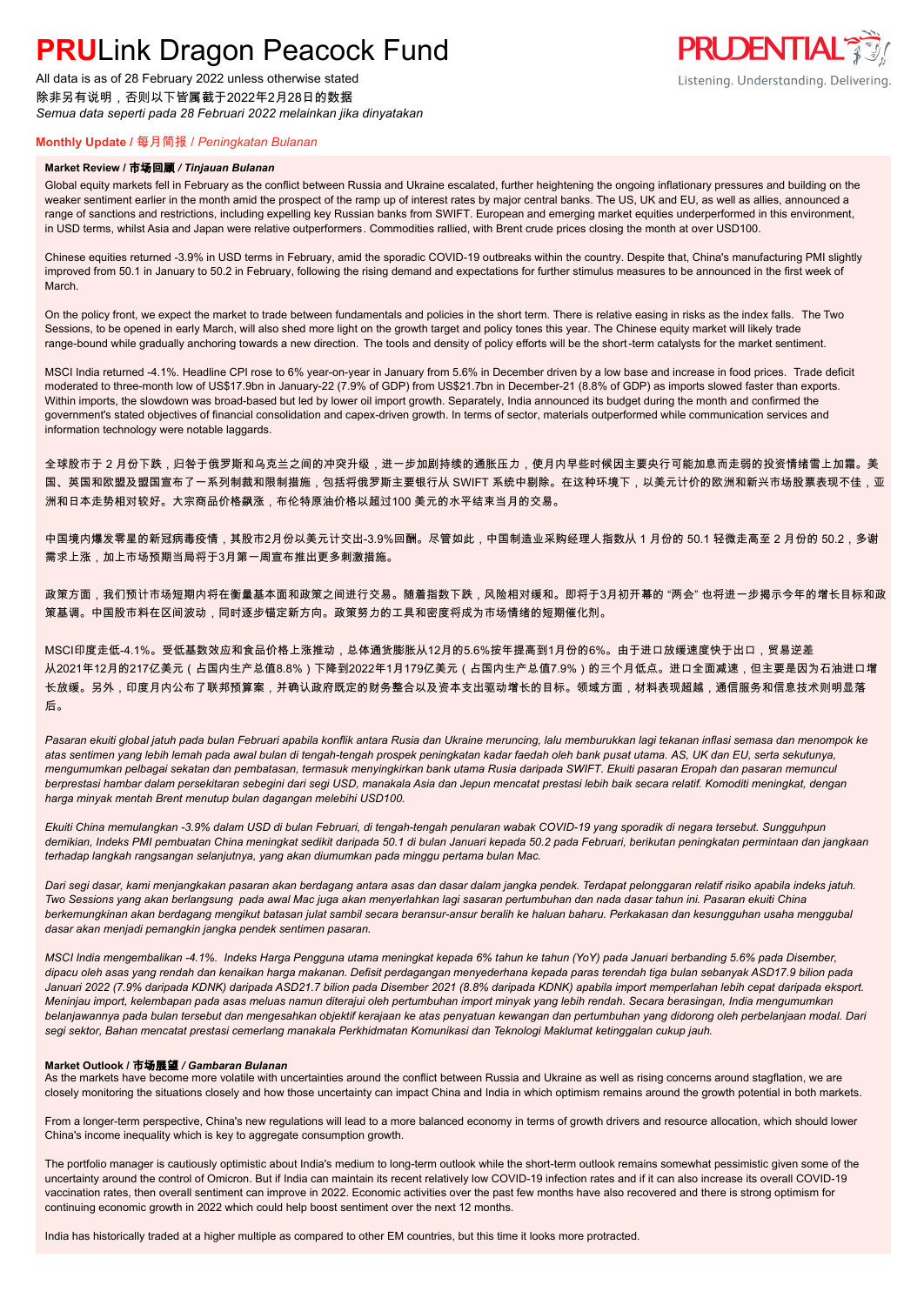All data is as of 28 February 2022 unless otherwise stated 除非另有说明,否则以下皆属截于2022年2月28日的数据 *Semua data seperti pada 28 Februari 2022 melainkan jika dinyatakan*



Listening. Understanding. Delivering.

在俄乌冲突引发的不确定性以及滞胀担忧日益加剧的情况下,市场变得更加动荡;我们正密切关注局势以及这些不确定性如何影响中国和印度,但对两国的增长潜力 仍然持乐观态度。

长远来看,中国的新法规将在增长驱动力和资源分配方面造就更加平衡的经济体,并降低中国的收入不平等;这是推动总消费增长的关键。

基金经理对印度的中长期前景持谨慎但乐观的立场;鉴于围绕控制Omicron变异体引发的不确定性,短期前景仍然有些悲观。但是,如果印度能够保持其近期相对较低 的新冠肺炎感染率,同时提高整体 COVID-19 疫苗接种率,那么 2022 年的整体情绪可能会有所改善。经济活动也已在过去几个月恢复,市场乐观看好印度2022 年的 经济将持续增长,这可能有助于提振未来 12 个月的投资情绪。

# 与其他新兴市场国家相比,印度历来以更高的倍数交易,但这次看起来更加持久。

*Memandangkan pasaran menjadi semakin tidak menentu dengan ketakpastian seputar konflik antara Rusia dan Ukraine serta kebimbangan yang semakin meningkat mengenai stagflasi, kami memantau situasi dengan teliti dan impak ketakpastian tersebut ke atas China dan India yang mana pandangan optimistik masih meliputi potensi pertumbuhan di kedua-dua pasaran negara tersebut.*

*Dari perspektif jangka panjang, peraturan baharu China akan membawa kepada ekonomi yang lebih seimbang dari segi pemacu pertumbuhan dan peruntukan sumber, yang sepatutnya merendahkan ketaksamaan pendapatan China yang merupakan kunci kepada agregat pertumbuhan penggunaan.*

*Pengurus portfoliobersikap optimistik namun berhati-hati tentang prospek jangka sederhana hingga panjang India manakala tinjauan jangka pendek kekal agak pesimis oleh sebab ketaktentuan sekitar kawalan Omicron. Tetapi jika India dapat mengekalkan kadar jangkitan COVID-19 yang secara relatifnya rendah baru-baru ini dan berupaya meningkatkan kadar vaksin COVID-19 keseluruhannya, maka sentimen keseluruhan boleh bertambah baik bagi tahun 2022. Aktiviti ekonomi sejak beberapa bulan lalu juga telah pulih dan lebih optimistik bahawa pertumbuhan ekonomi pada 2022 akan berterusan lalu boleh membantu menggalakkan sentimen dalam tempoh 12 bulan akan datang.*

*India telah berdagang pada gandaan yang lebih tinggi berbanding dengan negara EM lain menurut sejarah, tetapi kali ini ia kelihatan lebih berpanjangan.*

### **Fund Review & Strategy /** 基金表现评论与投资策略 */ Tinjauan dan Strategi Dana*

The Fund returned -0.99% for the month, outperforming the benchmark return of -3.59% by 2.60%. Year-to-date, the Fund returned -2.08%, outperforming the benchmark return of -5.16% by 3.08%.

Overweight to Topsports International plus Hindalco and underweight to Meituan added to performance during the month . Sector-wise, overweight exposure to Chinese Real Estate and Chinese Communication Services and underweight exposure to Indian Materials added to relative performance during the period in review.

In China, the portfolio manager is optimistic given the attractive valuations and low expectations given the stock market's underperformance in 2021. We will continue to pay attention to the short-term industry boom and strong anti- cyclicality that will benefit from the policy easing efforts . From a bottom-up perspective, we may see margin to bottom out as the rally in upstream material prices gradually ease. We are optimistic towards high-quality companies with strong downstream demand and pricing power who could see a potential rebound in profit margins in the coming quarters. The portfolio manager is cautiously optimistic about India's medium to long-term outlook while the short-term outlook remains somewhat pessimistic given some of the uncertainty around the control of Omicron.

During the month, the Fund initiated new positions in Crompton Greaves Consumer Electrical and Tata Consumer Products and closed out its positions in Tata Consultancy Services, Li Ning, and Baozun.

此基金月内的回酬是-0.99%,跑赢回酬为-3.59%的基准2.60%。年度至今,本基金交出-2.08%回酬,超越提供-5.16%回酬的基准3.08%。

增持滔搏国际(Topsports International)和印度铝工业(Hindalco)以及减持美团(Meituan)提振了月内的表现。行业方面,增持中国房地产和中国通信服务以及减 持印度材料在检讨期内为相对表现作出贡献。

在中国,鉴于 2021 年表现不佳,股市估值具有吸引力且期望较低,基金经理因此持乐观态度。我们将继续关注受益于宽松政策的短期行业繁荣和强劲的反衰退政 策。从自下而上的角度来看,基于上游材料价格的涨潮逐渐消退,利润可能会触底反弹。我们看好下游需求和定价能力强劲的优质企业,未来几个季度的利润率有望 回升。基金经理对印度的中长期前景持谨慎但乐观的立场;鉴于围绕控制Omicron变异体引发的不确定性,短期前景仍然有些悲观。

检讨月份下,基金启动了Crompton Greaves Consumer Electrical和Tata Consumer Products的投资;并对塔塔咨询服务公司(Tata Consultancy Services)、李 宁(Li Ning)和宝尊电商(Baozun)进行平仓。

*Dana menjana pulangan -0.99% di bulan ini, mengatasi pulangan penanda aras -3.59% sebanyak 2.60%. Sejak awal tahun hingga bulan tinjauan, Dana memulangkan -2.08%, mengatasi pulangan penanda aras -5.16% sebanyak 3.08%.*

*Pegangan berlebihan dalam Topsports International serta Hindalco dan kekurangan pegangan dalam Meituan menyumbang kepada prestasi di bulan tersebut. Menurut sektor, pegangan berlebihan dalam Harta Tanah China dan Perkhidmatan Komunikasi China serta kekurangan pegangan dalam Bahan India menokok prestasi relatif dalam tempoh tinjauan.*

*Di China, pengurus portfolio optimistik berikutan penilaian yang menarik dan jangkaan yang rendah mengambil kira prestasi pasaran saham yang suram pada 2021. Kami akan terus memberi perhatian kepada ledakan industri jangka pendek dan kekukuhan anti-kitaran yang akan mendapat manfaat daripada usaha pelonggaran dasar. Dari perspektif bawah ke atas, kita mungkin melihat margin akan mendak apabila kenaikan harga bahan huluan (upstream) beransur-ansur kurang. Kami optimistik terhadap syarikat berkualiti tinggi dengan permintaan hiliran (downstream) yang kukuh dan kuasa harga yang boleh melihat potensi pemulihan margin keuntungan pada suku tahun akan datang. Pengurus portfolio optimistik secara berhati-hati tentang prospek jangka sederhana hingga panjang India manakala tinjauan jangka pendek kekal agak pesimis oleh sebab ketaktentuan sekitar kawalan Omicron.*

*Pada bulan tersebut, Dana memulakan kedudukan baharu dalam Crompton Greaves Consumer Electrical dan Tata Consumer Products serta keluar dari Tata Consultancy Services, Li Ning dan Baozun.*